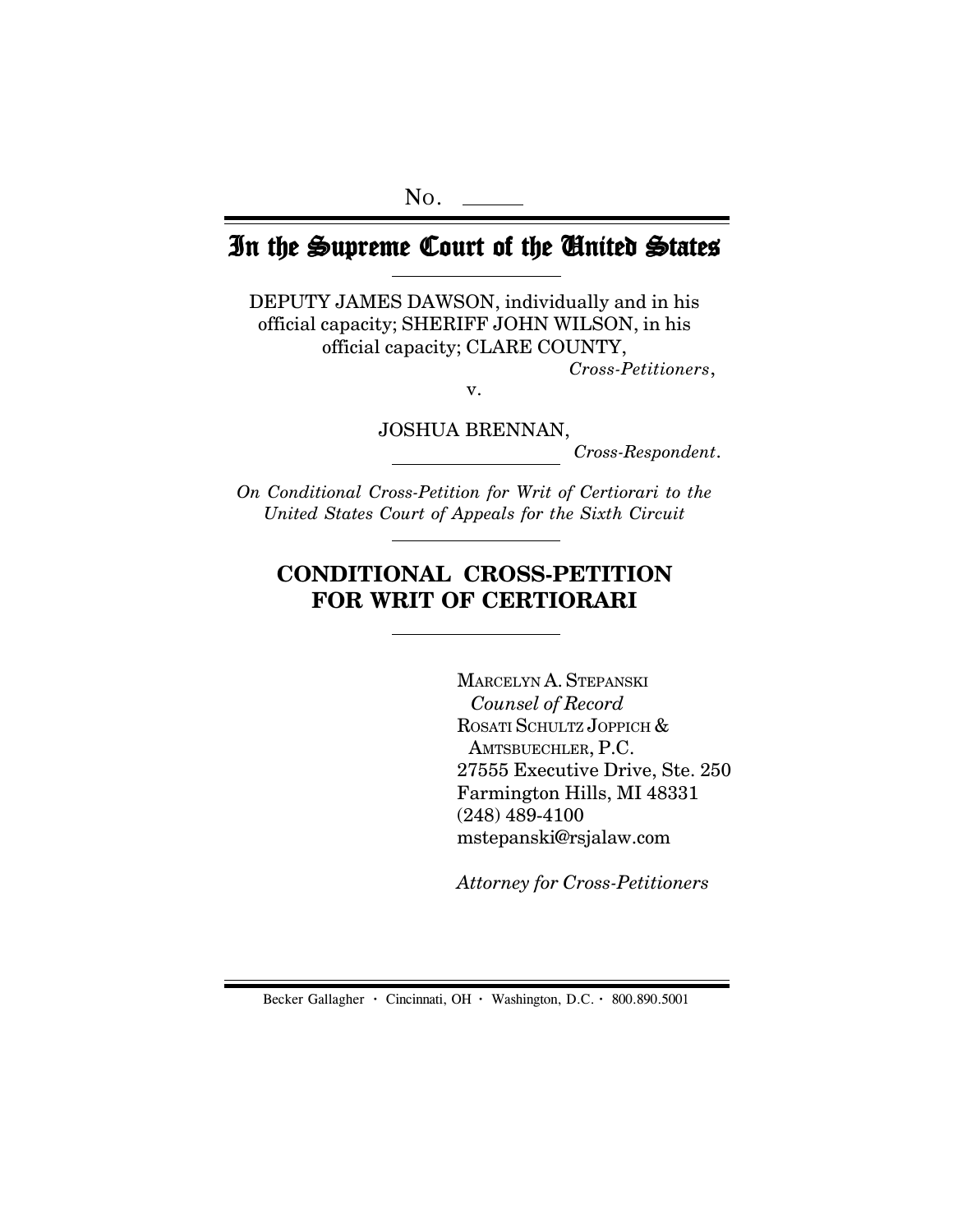### **QUESTION PRESENTED**

Did the Sixth Circuit misapply this Court's authority and create a conflict among Circuits by holding that a law enforcement officer violates the Fourth Amendment by entering the rear curtilage of a home in attempting to gain the resident's compliance with his probation condition?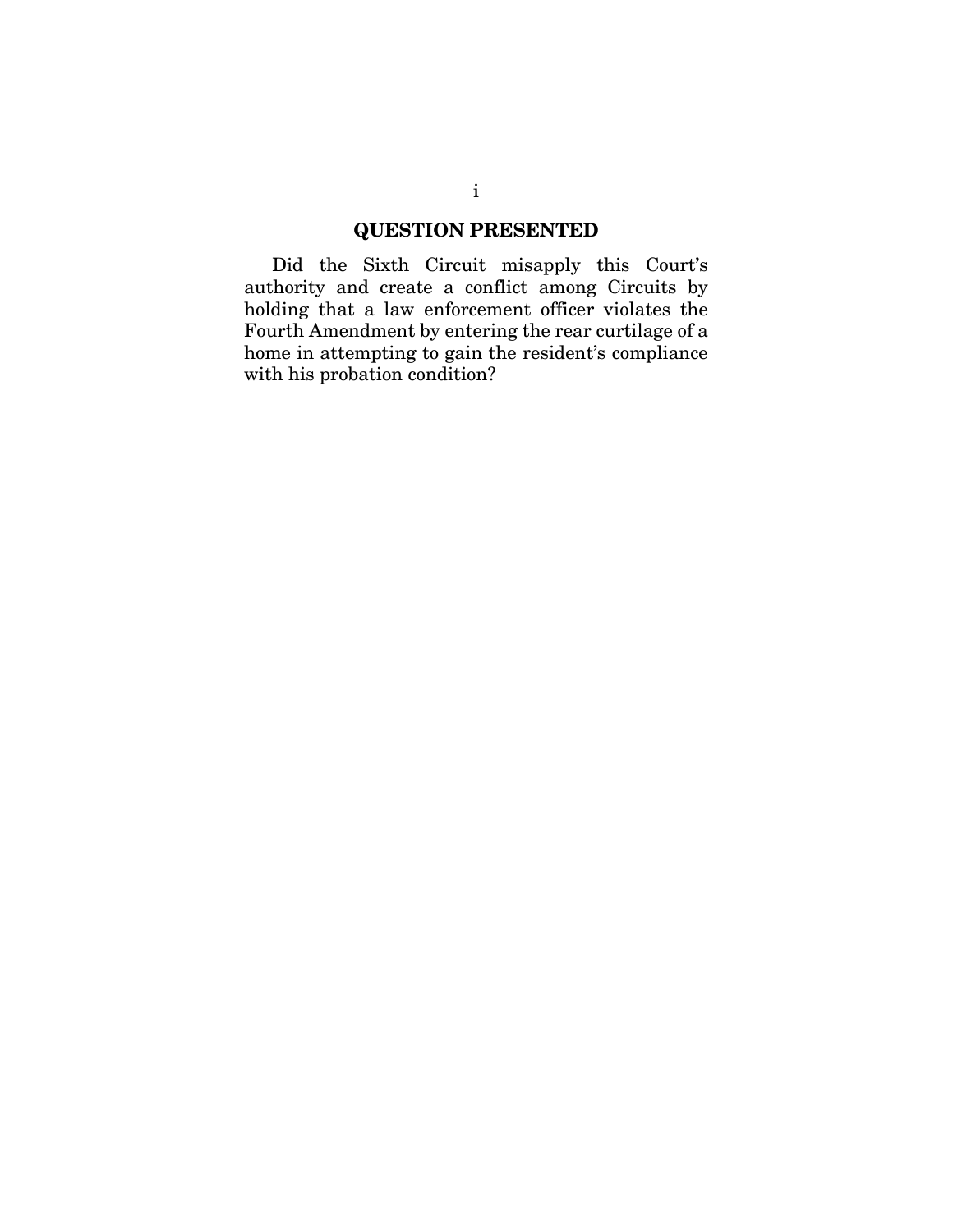### **PARTIES TO THE PROCEEDING**

Petitioner/Cross-Respondent, Joshua Brennan, was the individual plaintiff and appellant below. Cross-Petitioning the Court are James Dawson, an individual serving in his capacity as Deputy of Clare County, Michigan; John Wilson, in his Official Capacity as Sheriff of Clare County; and Clare County. Cross-Petitioners were defendants and appellees in the courts below. For ease of discussion, Cross-Petitioner will refer to Deputy Dawson.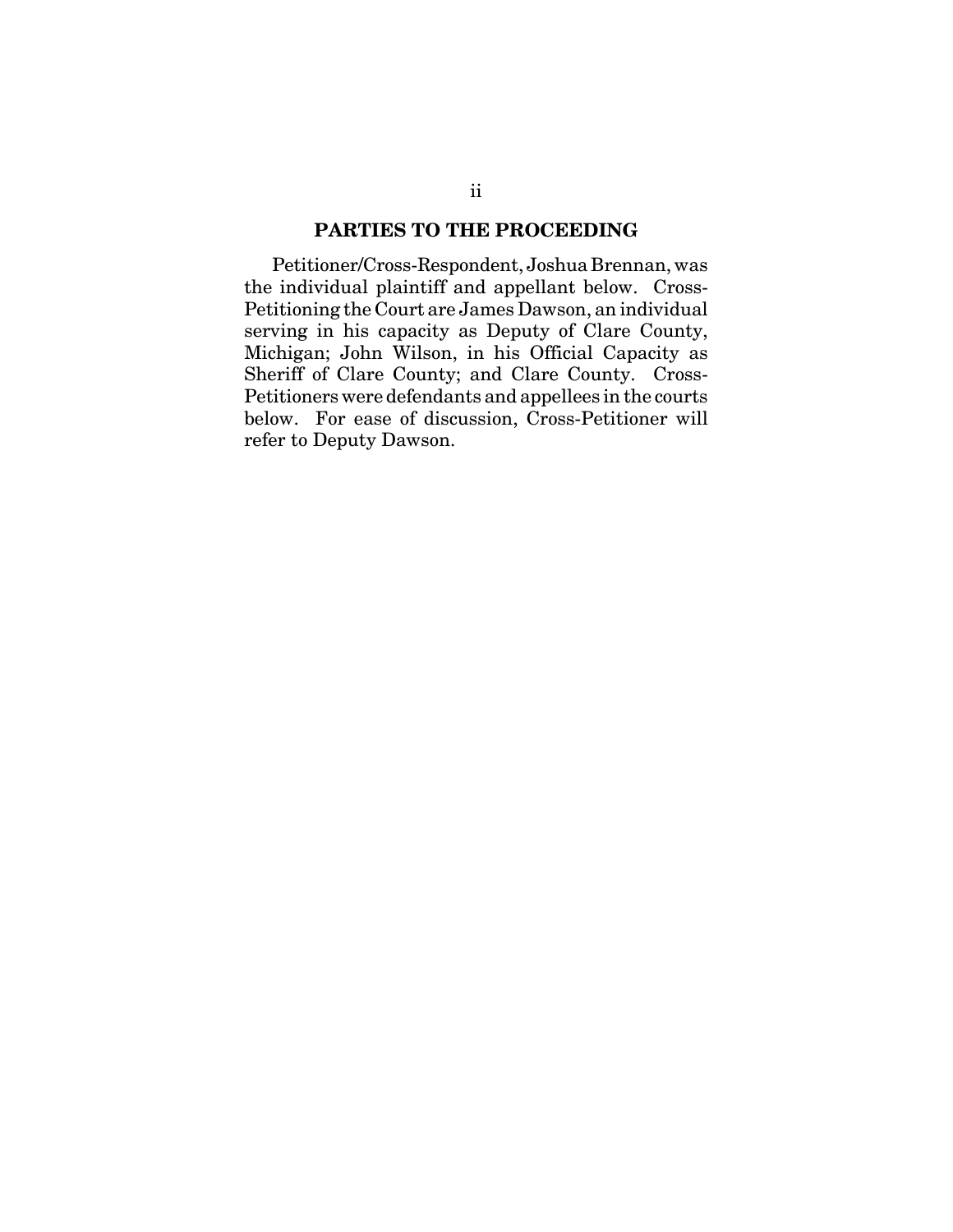## **TABLE OF CONTENTS**

| QUESTION PRESENTED  i                                                                                                                                                                                                                                                                                                          |
|--------------------------------------------------------------------------------------------------------------------------------------------------------------------------------------------------------------------------------------------------------------------------------------------------------------------------------|
| PARTIES TO THE PROCEEDING  ii                                                                                                                                                                                                                                                                                                  |
| TABLE OF CITED AUTHORITIES  iv                                                                                                                                                                                                                                                                                                 |
|                                                                                                                                                                                                                                                                                                                                |
|                                                                                                                                                                                                                                                                                                                                |
| CONSTITUTIONAL PROVISION INVOLVED  1                                                                                                                                                                                                                                                                                           |
| STATEMENT OF THE CASE  2                                                                                                                                                                                                                                                                                                       |
| PROCEDURAL HISTORY  6                                                                                                                                                                                                                                                                                                          |
| ARGUMENT FOR GRANTING WRIT  7                                                                                                                                                                                                                                                                                                  |
| THE SIXTH CIRCUIT MISAPPLIED THIS<br>L.<br>COURT'S DECISIONS AND CREATED A<br>CONFLICT AMONG CIRCUITS BY HOLDING<br>THAT A LAW ENFORCEMENT OFFICER<br>VIOLATES THE FOURTH AMENDMENT BY<br>ENTERING THE REAR CURTILAGE OF A<br>HOME IN ATTEMPTING TO GAIN THE<br>RESIDENT'S COMPLIANCE WITH A<br>CONDITION OF HIS PROBATION.  7 |
|                                                                                                                                                                                                                                                                                                                                |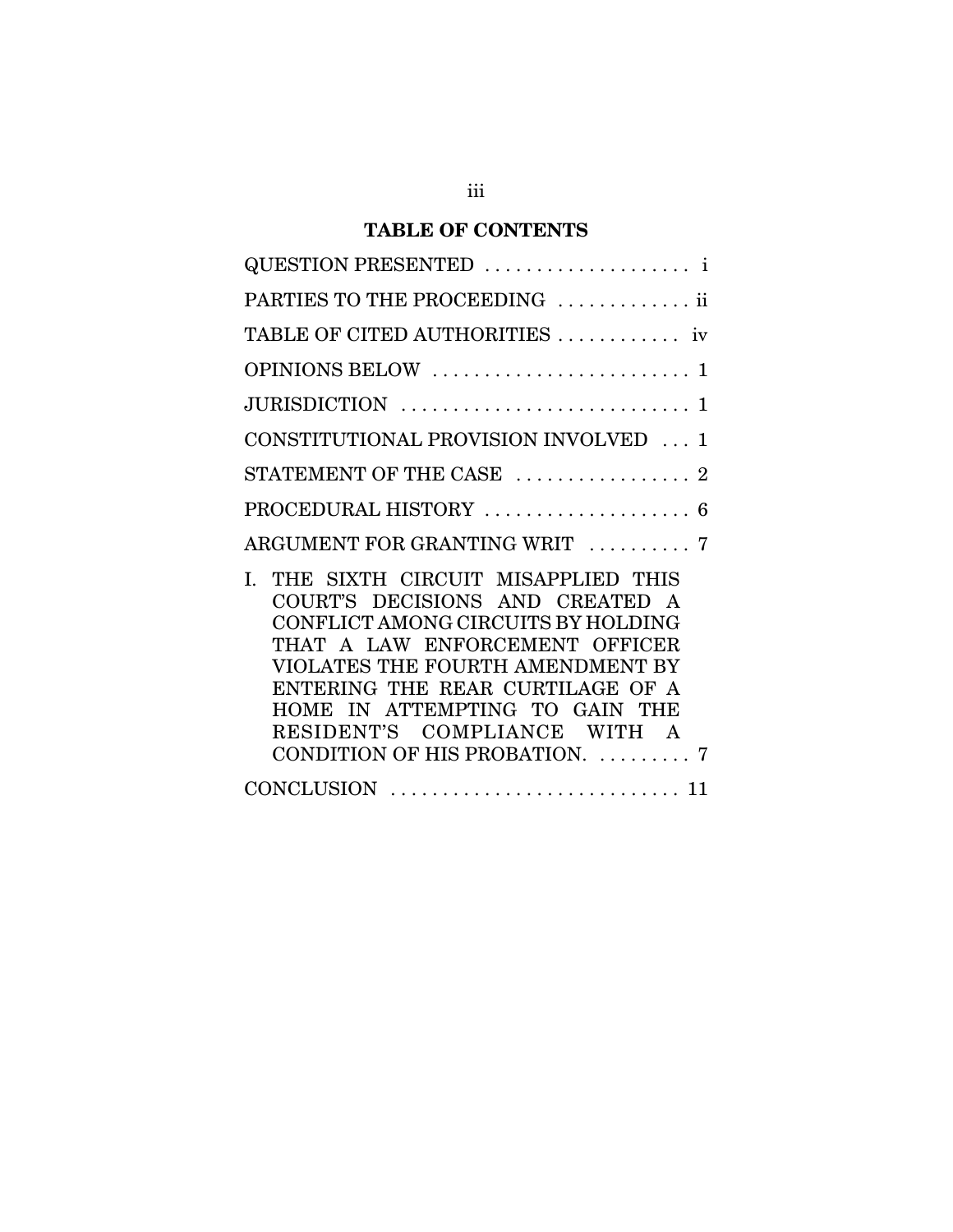## **TABLE OF CITED AUTHORITIES**

### **CASES**

| Florida v. Jardines,                                                                                                           |
|--------------------------------------------------------------------------------------------------------------------------------|
| Griffin v. Wisconsin,                                                                                                          |
| Hardesty v. Hamburg Twp.,<br>461 F.3d 646 (6th Cir. 2006) $\ldots \ldots \ldots \ldots$ 8                                      |
| <i>Morrissey v. Brewer,</i><br>$408 \text{ U.S. } 471 (1972) \ldots \ldots \ldots \ldots \ldots \ldots \ldots \ldots \ldots 8$ |
| Nyilas v. Steinaway,<br>686 Fed. App'x 355 (6th Cir. 2017)  10, 11                                                             |
| U.S. v. Knights,<br>534 U.S. 112 (2001) $\ldots \ldots \ldots \ldots \ldots \ldots \ldots \ldots$                              |
| <b>CONSTITUTION</b>                                                                                                            |
|                                                                                                                                |
| <b>STATUTES</b>                                                                                                                |
|                                                                                                                                |
|                                                                                                                                |
| <b>OTHER AUTHORITIES</b>                                                                                                       |
|                                                                                                                                |

| https://americanaddictioncenters.org/alcoholism-<br>treatment/how-long-in-system  10 |  |
|--------------------------------------------------------------------------------------|--|
| https://thelawdictionary.org/article/how-long-do-                                    |  |
|                                                                                      |  |

iv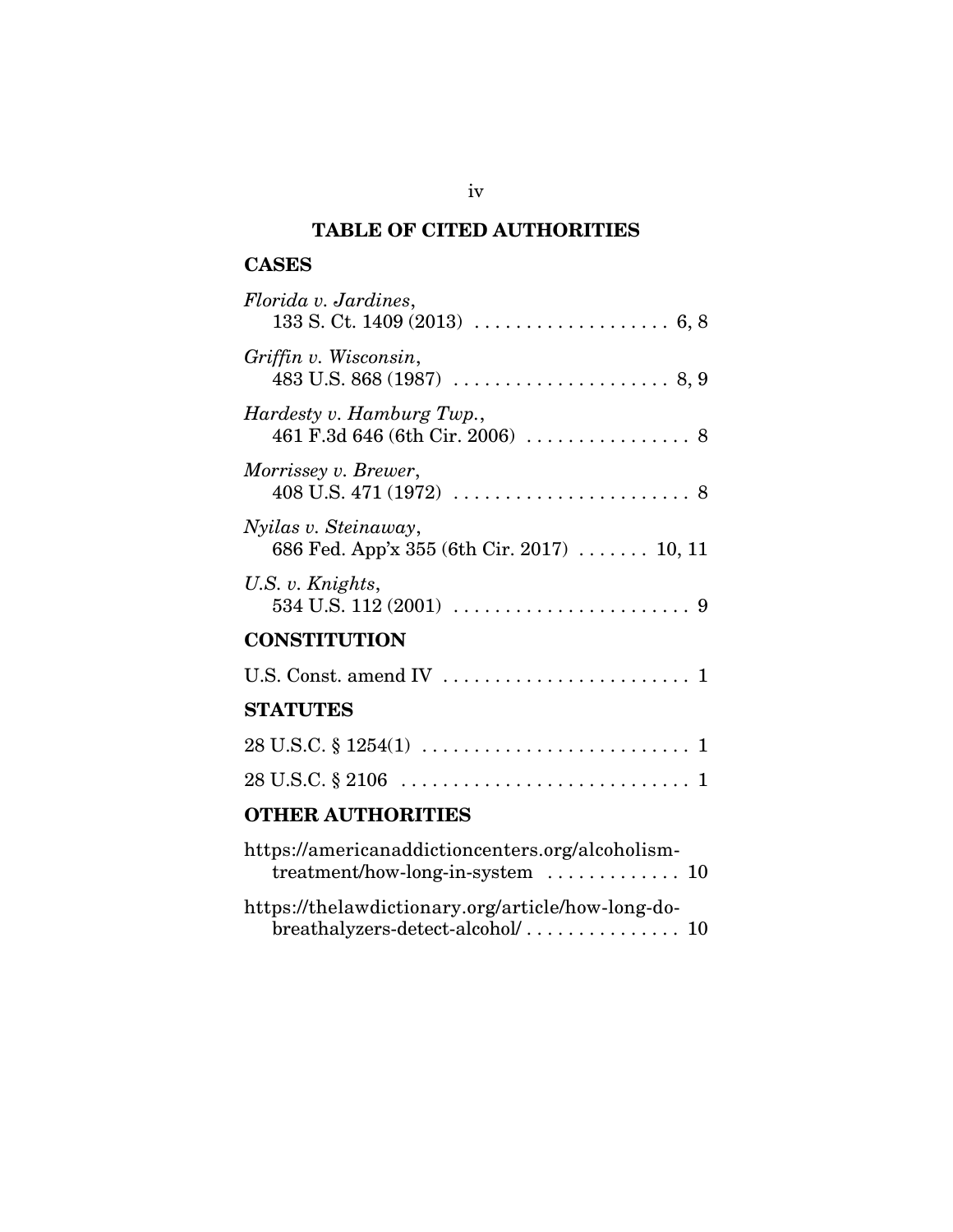#### **OPINIONS BELOW**

The Opinion of the United States Court of Appeals for the Sixth Circuit is not published but can be found at WL 4961332 ( $6^{th}$  Cir., Oct. 15, 2018). A copy of the Opinion is included in Petitioner/Cross-Respondent's Appendix A at 1a-31a.

By Opinion and Order dated September 7, 2017, the Hon. George Caram Steeh of the United States District Court for the Eastern District of Michigan granted summary judgment in favor of the Cross-Petitioners. (R.22, Opinion and Order, PG ID 222-237; R.23, Judgment, PG ID 238-239.) A copy of that Opinion is included in Petitioner/Cross-Respondent's Appendix B at 32a-45a.

#### **JURISDICTION**

The Court's jurisdiction is invoked pursuant to 28 U.S.C. §§1254(1) and 2106. The United States Court of Appeals for the Sixth Circuit issued its Opinion on October 15, 2008. A Petition for Writ of Certiorari was filed by Petitioner/Cross-Respondent on January 11, 2019 and docketed on January 15, 2019. This Cross-Petition for Writ of Certiorari is filed within 30 days of the latter date.

#### **CONSTITUTIONAL PROVISION INVOLVED**

#### **U.S. Const. amend IV**

The right of the people to be secure in their persons, houses, papers, and effects, against unreasonable searches and seizures, shall not be violated, and no Warrants shall issue, but upon probable cause, supported by Oath or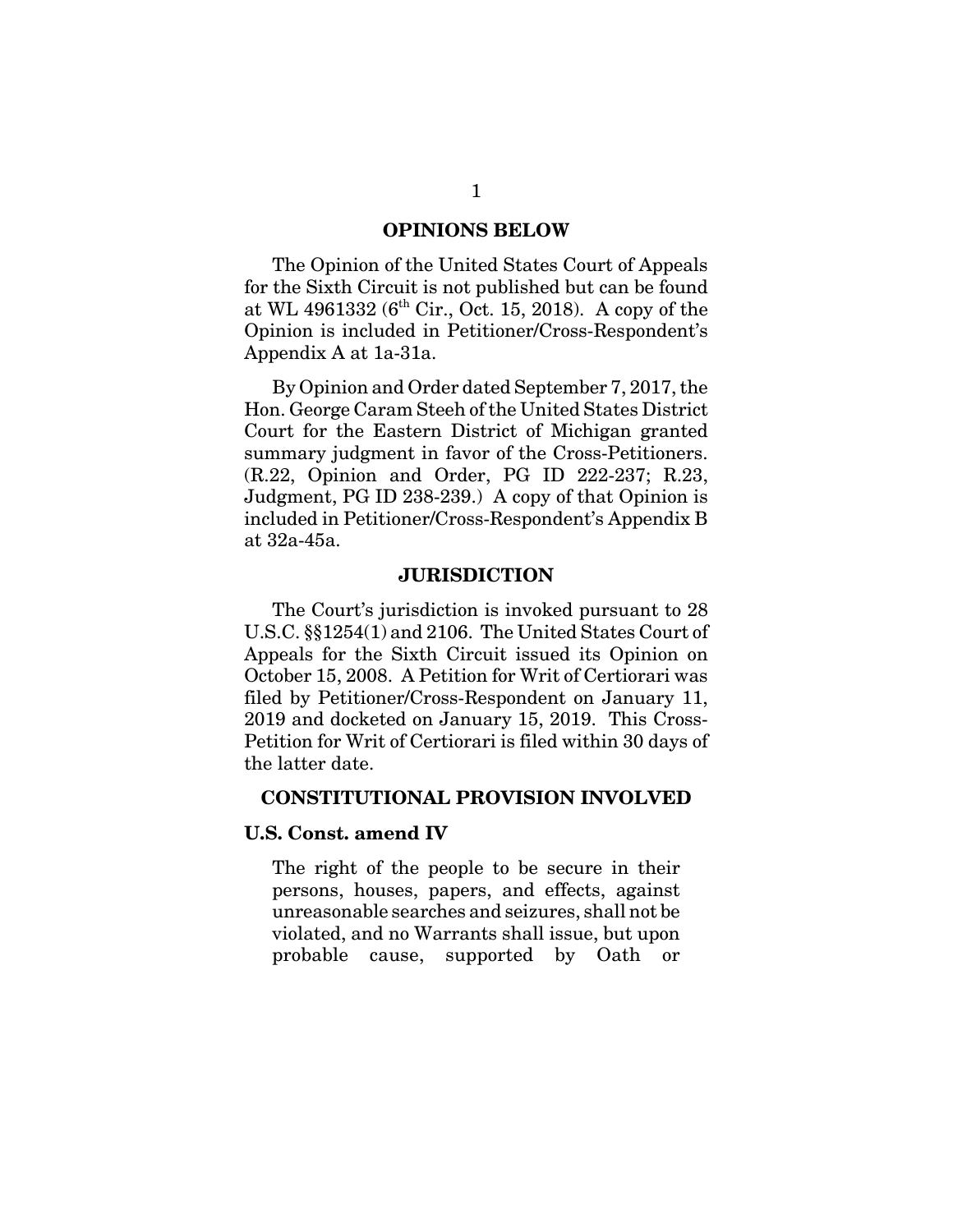affirmation, and particularly describing the place to be searched, and the persons or things to be seized.

#### **STATEMENT OF THE CASE**

On February 21, 2015, Cross-Petitioner, Deputy James Dawson of the Clare County Sheriff's Department (hereinafter "Deputy Dawson" or "Dawson"), initiated a call at 2184 Oakridge Drive in Farwell on a probation check. The events that transpired that evening, along with Deputy Dawson's knowledge of previous events, led him to have probable cause to arrest Cross-Respondent Joshua Brennan (hereinafter "Brennan") for a probation violation of failing to submit to a PBT on demand.

Deputy Dawson arrived at Brennan's mobile home at 8:18 p.m. tasked with administering a PBT on him as a probationer. (R.14, Exhibit 1, Dawson dep., p. 11, PG ID 100.) At his deposition, Deputy Dawson stated that his recollection was that Sgt. Miller assigned him to do the probation check. (Id., pp. 5-6, PG ID 99.) Deputy Dawson was aware of information from the prior night where Sgt. Miller and Deputy Piwowar had attempted to conduct a probation check on Brennan. (Id., Exhibit 2, PG ID 109.) Sgt. Miller spoke with an individual named Joshua Dishneau as he exited Brennan's residence. Mr. Dishneau indicated that Brennan was inside and awake. Sgt. Miller and Deputy Piwowar were at the residence for over a half hour knocking and announcing and attempting to make contact with Brennan but Brennan did not answer the door. (Id.)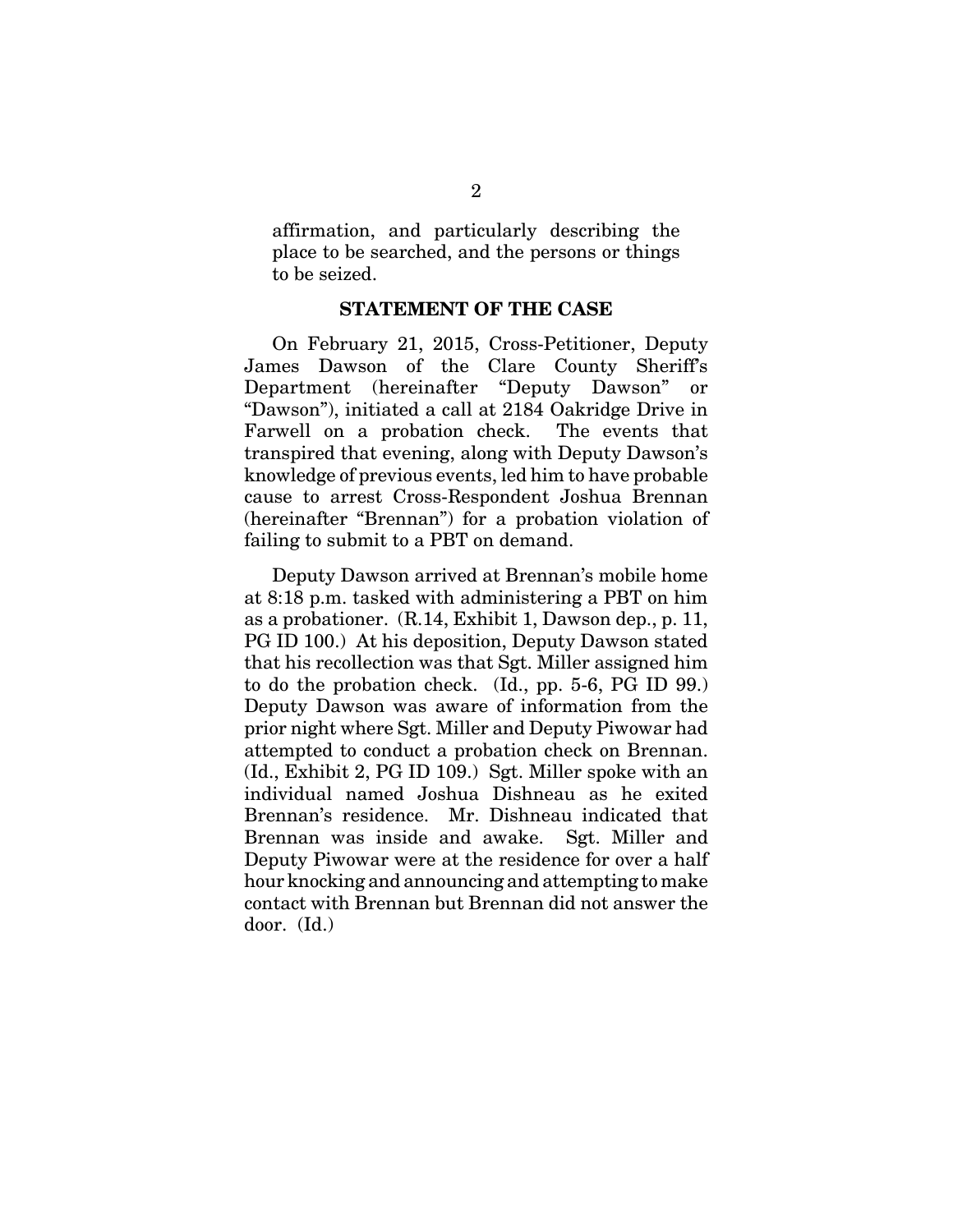The following night, on February 21, Deputy Dawson approached the residence and knocked on the front door. He stated that he could hear people in the residence moving around and talking. He then walked around to multiple windows and knocked loudly and announced. He got no answer and no one came to the door. He was still able to hear some whispers and an occasional thump. (Id., Exhibit 2, PG ID 109-110.)

Brennan was on supervised probation for the offense of assault and battery subject to a probation order dated August 11, 2014. Pursuant to paragraph 8 of the Order, Brennan was not to possess or consume alcoholic beverages nor enter any establishment which allows for the consumption of alcoholic beverages on its premises, nor be in the company of anyone consuming alcohol. "**You are subject to random PBT upon demand at your expense."** (Id., Exhibit 3, Probation Order, PG ID 113.) Brennan, who has a history of incarcerations, in addition to parole and probation, was well aware of the procedure for conducting probation checks and the terms of his probation. (Id., Exhibit 4, Brennan's dep., pp. 14-18, 58, 79, PG ID 116-117, 118, 121.) Brennan further understood that his refusal to take the PBT on demand was a violation of his probation. (Id., pp. 80-81, PG ID 121-122.)

Deputy Dawson's attempts to contact Brennan and administer the PBT were captured on video. (Id., Exhibit 5, DVD, filed in the lower court and provided to this Court on appeal.) The video depicts Deputy Dawson walking around the mobile home at 8:20 p.m., knocking on doors and windows and carrying the PBT machine. He can be heard calling dispatch to attempt to obtain a telephone number for Brennan. At 8:25,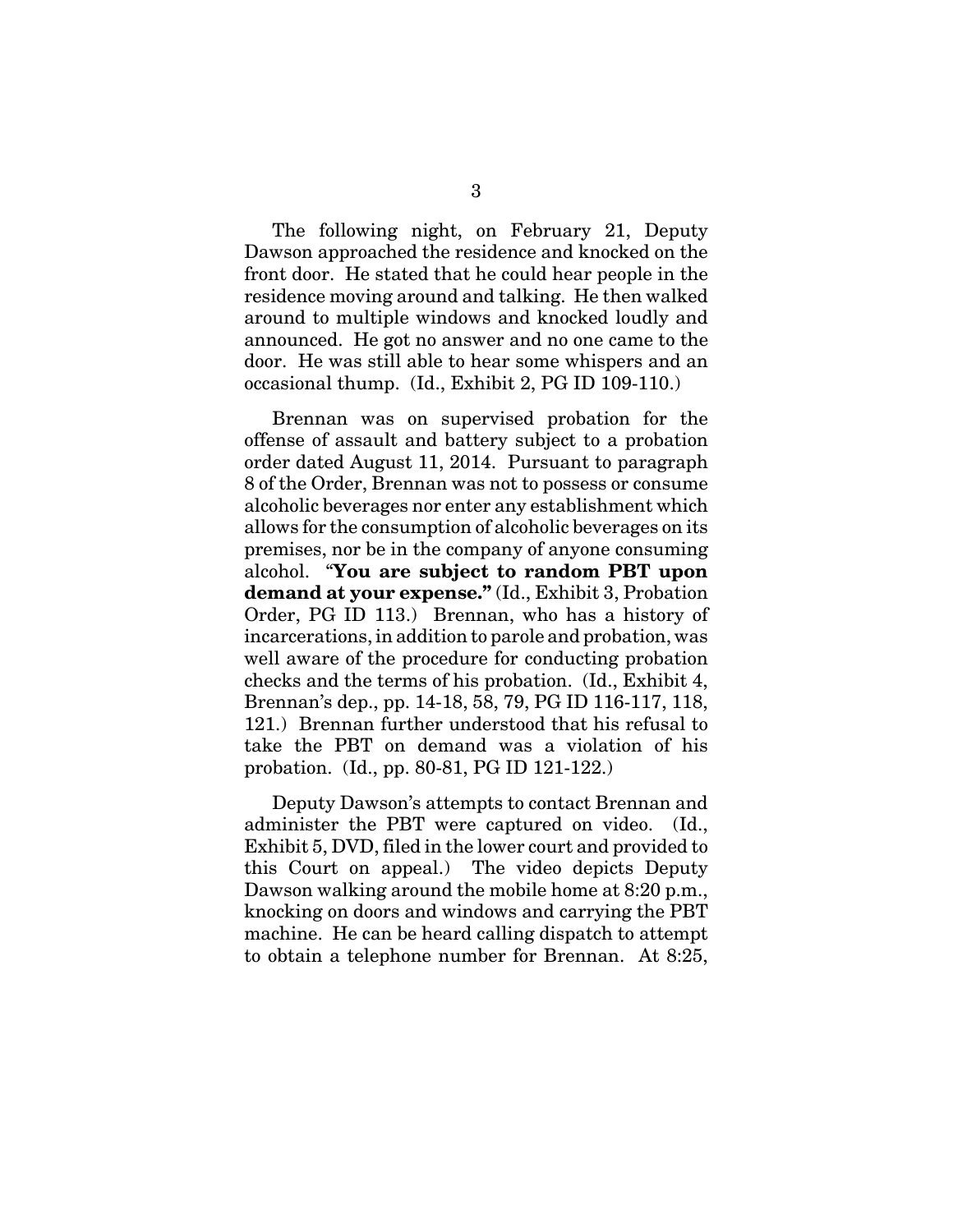Deputy Dawson turned on his overhead lights and sounded his siren outside the mobile home in an attempt to announce his presence and gain Brennan's compliance with the court-ordered PBT. He also called Brennan's Probation Officer, Nola Hopkins, and advised that he had knocked on all the doors and windows and turned on his overheads and siren, and that he heard talking inside but no one would answer the door. At 8:26 p.m., he again turned on his overheads and sounded the siren. At 9:08, Deputy Dawson used caution tape to cover a surveillance camera at the door. At 9:09, a car pulled behind Deputy Dawson's vehicle in the driveway. A woman named Ashley Wright approached Deputy Dawson and claimed that she was called and told that the people who lived at the premises were on vacation, that there was a police car in the driveway, and that they needed to find out if there was anything wrong. When Deputy Dawson confronted her about the fact that there were people in the house and asked for a telephone number of the person who called her, she stated that she did not have a telephone. She stated, "I swear officer he called me and told me he was on vacation." She then changed her story and stated that she was not called, but her brother was called. Deputy Dawson attempted to follow-up on that statement but then she admitted that her brother was not called. Ms. Wright then changed the story again and stated that, in fact, her father was called. Deputy Dawson then called Ms. Wright's father who contradicted her statement. These events transpired over approximately 20 minutes, between 9:08 and 9:29.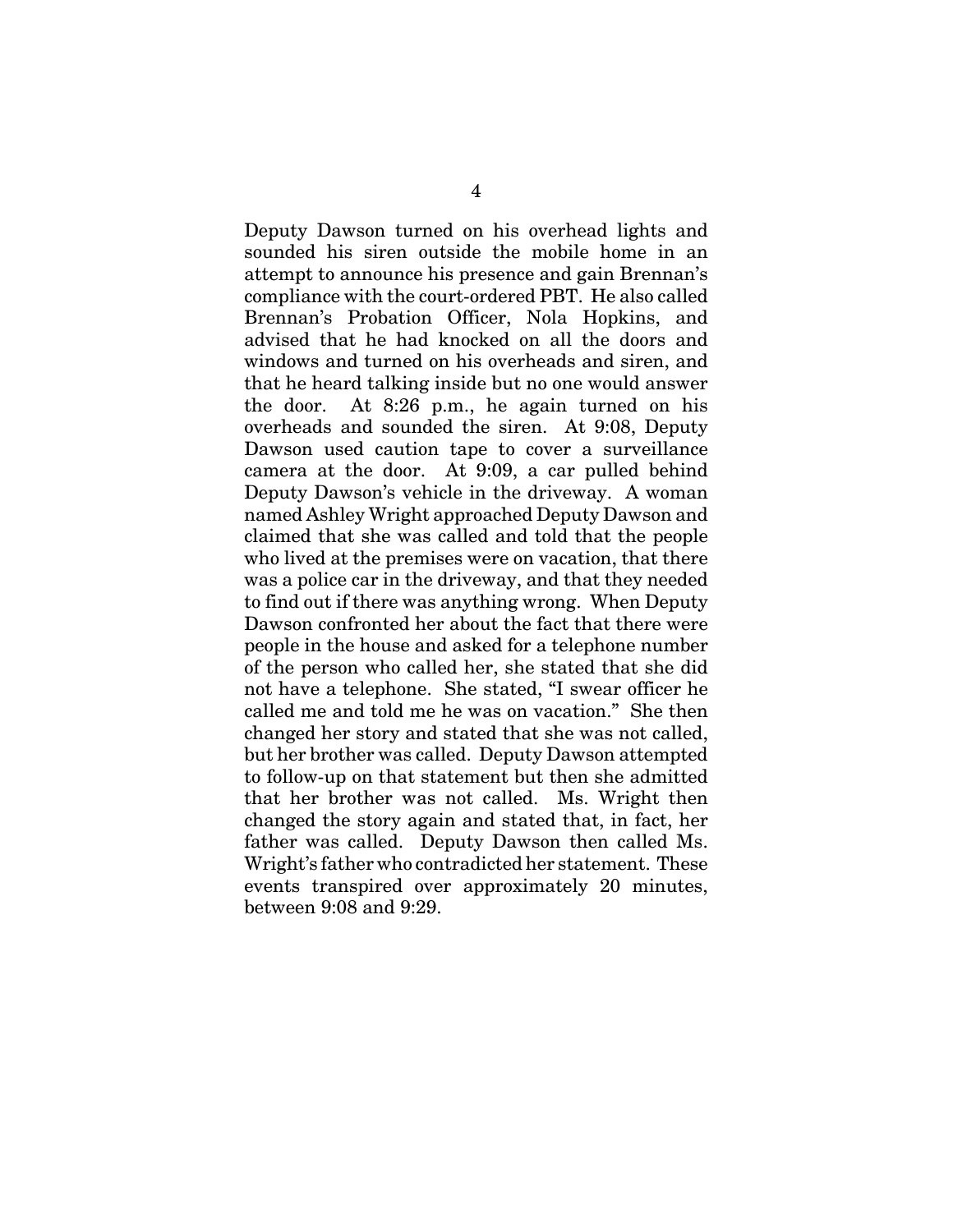At 9:43, Brennan finally exited the residence, approximately an hour and 25 minutes after Deputy Dawson first attempted to make contact with him. Brennan voluntarily submitted to the PBT which registered 0.00. (Id., Exhibit 4, p. 59, PG ID 118.) Deputy Dawson decided to arrest Brennan for a probation violation of failing to submit to a PBT on demand for delaying taking the test for over an hour and a half. Although not relevant to Dawson's determination of whether he had cause to arrest Brennan, the latter subsequently admitted to an investigator, Tom George, that he heard the officer knock on the front door and then knock on windows all around the mobile home. (Id., Exhibit 6, DVD, MISSION team interview with Brennan.) In the tenth minute of the interview, he admitted to having heard the sirens yet failed to submit to the PBT for another hour. (Id.) Brennan never told the investigator that he was sleeping and submitted to the test as soon as he awoke. The timeframes establish that he delayed opening the door to submit to the PBT and attempted to have Ashley Wright dissuade Deputy Dawson from administering the test.

Brennan was lodged overnight at the Clare County Jail, was arraigned with bond set at \$1,000.00, 10% cash or surety, by Magistrate Willig, and was released on the morning of February 22, 2015. (Id., Exhibit 7, State of Michigan Bond Form, PG ID 126.) He returned to court on February 24, 2015 and although the Magistrate did not have authority to do so, she dismissed the charge. Only Brennan and Magistrate Willig were present in court and no reason was given for the dismissal.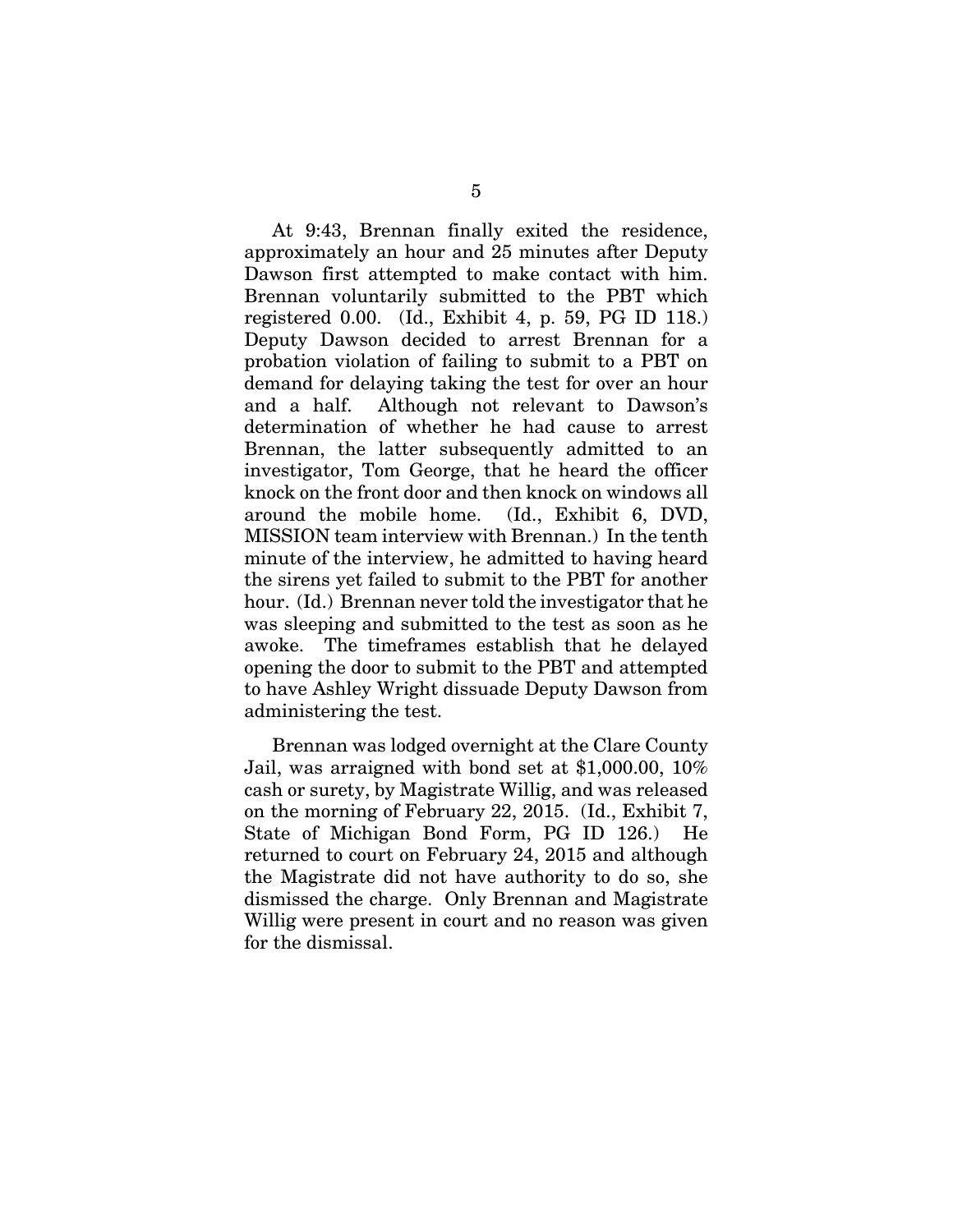#### **PROCEDURAL HISTORY**

Deputy Dawson, Sheriff Wilson, and Clare County filed a Motion for Summary Judgment. Deputy Dawson argued that summary judgment was warranted based upon qualified immunity where he did not violate Brennan's constitutional rights and where the law was not clearly established that his conduct was prohibited. Sheriff Wilson and the County argued that municipal liability was unsustainable where Plaintiff failed to show that they were deliberately indifferent to a known or obvious training failure that caused Fourth Amendment violations. (R.14, MSJ, PG ID 72-139; R.19, DVDs filed in traditional manner in support of MSJ.) On September 7, 2017, Judge Steeh issued an Opinion and Order granting summary judgment to Cross-Petitioners. (R.22, Order, PG ID 222-237.) On October 3, 2017, Brennan filed a Notice of Appeal.

On appeal, the Sixth Circuit opined that as this Court's decision in *Florida v. Jardines*, 133 S. Ct. 1409 (2013) was subsequently applied, Deputy Dawson violated the Fourth Amendment by repeatedly entering the curtilage of Brennan's home without a warrant in an attempt to make contact with him pursuant to his conditions of probation. App. 2a-3a. The Court, however, found Deputy Dawson entitled to qualified immunity where, at the time of the occurrence, the law was not clearly established to prohibit the challenged conduct where case law within the Sixth Circuit, as well as the Third, Fourth, and Eighth Circuits, recognized special circumstances under which a police officer may travel to the rear of the home without a warrant during a "knock and talk" investigation. App.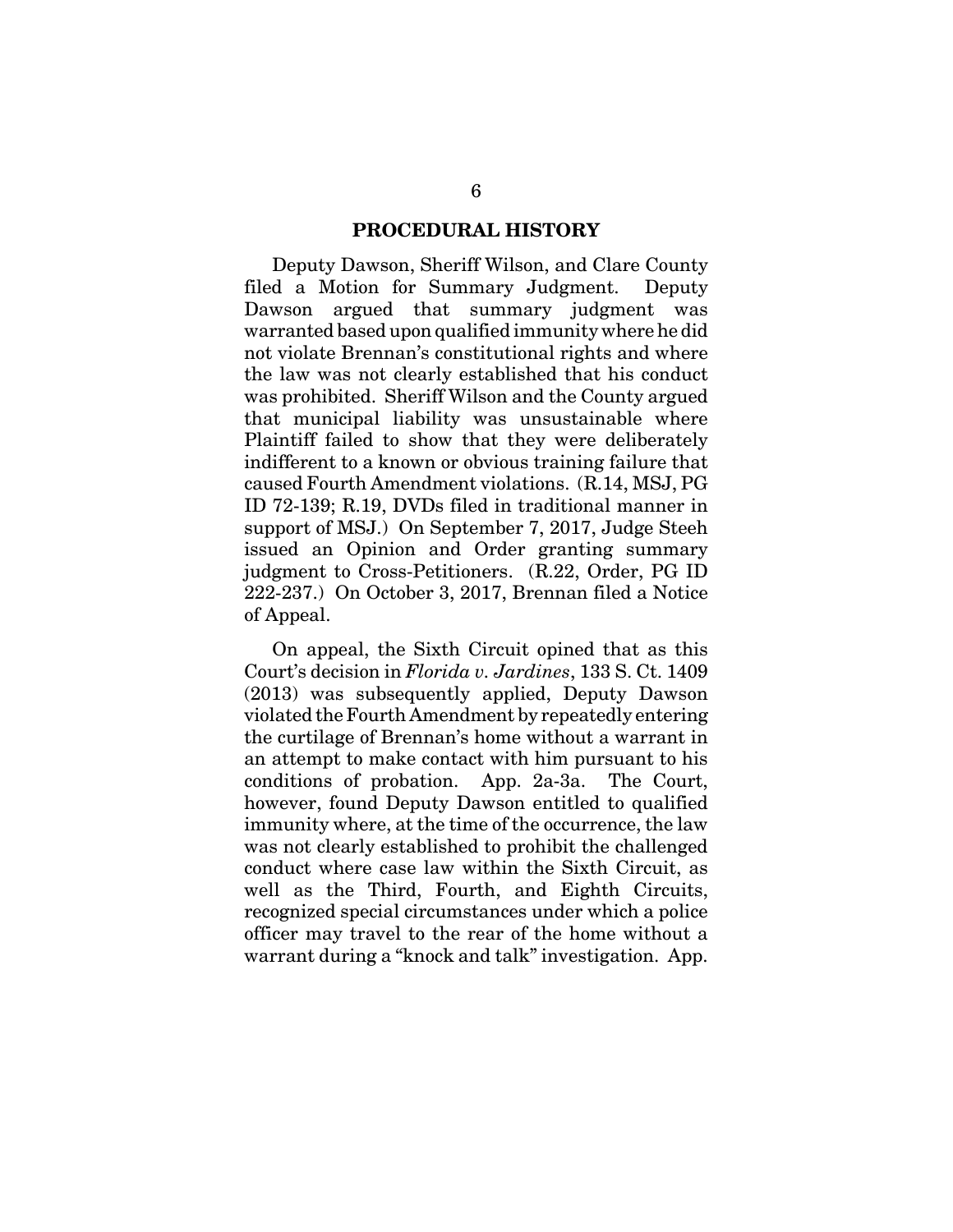10a-19a. The Court further held that Deputy Dawson had probable cause to arrest Brennan for violating his probation by failing to submit to a PBT on demand, App. 19a-21a, and concluded that Brennan's claim against the Sheriff and County failed. App. 21a-25a. The Hon. Karen Nelson Moore dissented with respect to the clearly established component of qualified immunity. App. 25a-31a.

For the reasons detailed herein, this conditional Cross-Petition for Writ of Certiorari should be granted where the Sixth Circuit's finding of a constitutional violation misapplied this Court's decisions and conflicts with other circuits.

#### **ARGUMENT FOR GRANTING WRIT**

**I. THE SIXTH CIRCUIT MISAPPLIED THIS COURT'S DECISIONS AND CREATED A CONFLICT AMONG CIRCUITS BY HOLDING THAT A LAW ENFORCEMENT OFFICER VIOLATES THE FOURTH AMENDMENT BY ENTERING THE REAR CURTILAGE OF A HOME IN ATTEMPTING TO GAIN THE RESIDENT'S COMPLIANCE WITH A CONDITION OF HIS PROBATION.**

Respondent agreed to the conditions of his probation in order to avoid jail but then refused to comply. Brennan further instigated the deputy's continued presence at the property by involving others, such as Ashley Wright, to interfere with Deputy Dawson's attempt to make contact to satisfy Respondent's probation requirement. This issue implicates important state and federal constitutional interests which necessitate review.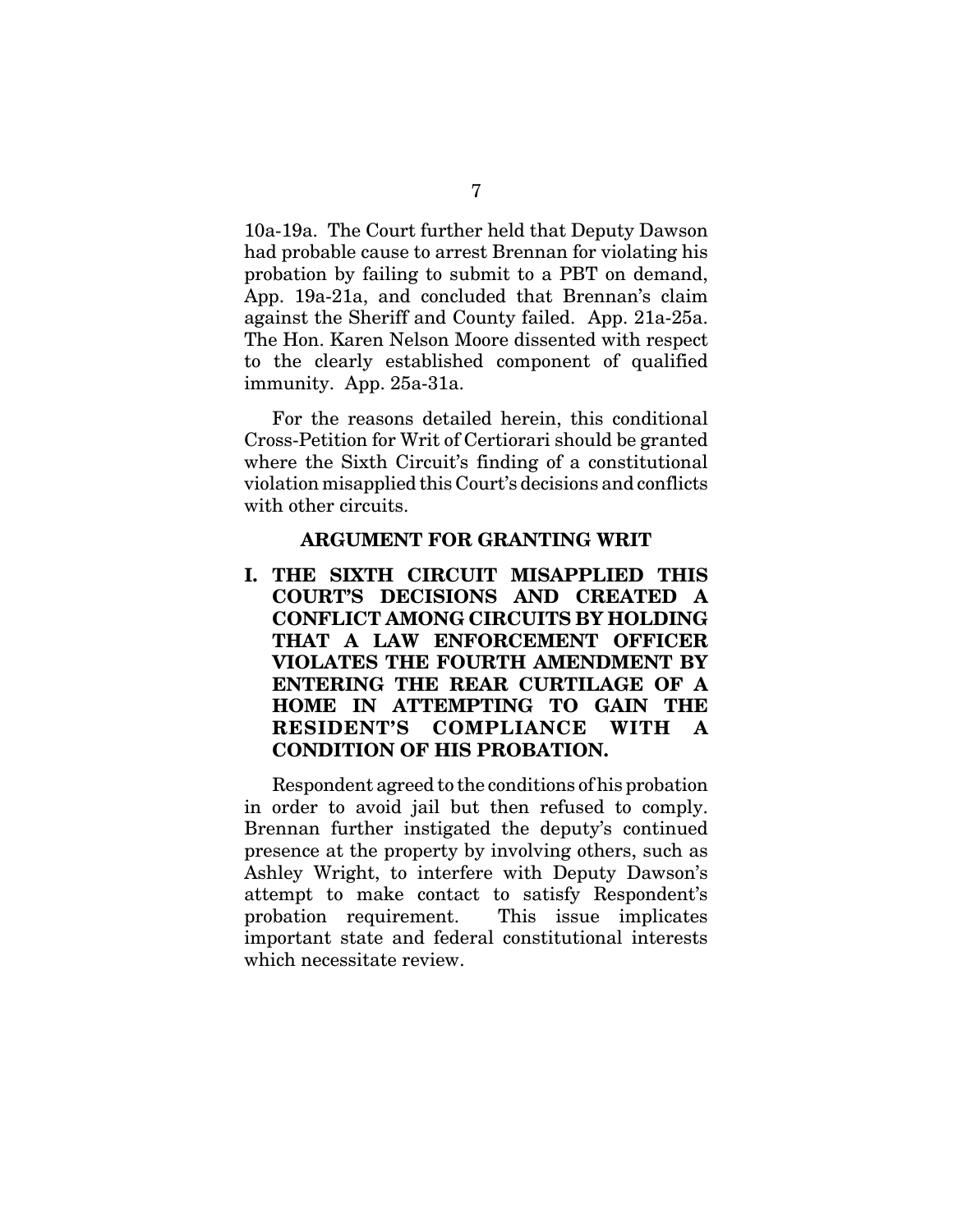The Sixth Circuit misapplied *Florida v. Jardines*, 133 S. Ct. 1409 (2013). In that case, this Court held that introducing a trained police dog to explore the area around a home – the curtilage – in hopes of discovering incriminating evidence constituted an unlawful search. An implied license did not extend to a "canine forensic investigation." *Id*., at 1416. Here, Deputy Dawson did not employ trained dogs or forensic techniques to search for evidence on the premises. To the contrary, Deputy Dawson's activities focused solely on attempting to contact Plaintiff to administer the PBT pursuant to the court-ordered conditions of his probation. Dawson had a reasonable belief that Brennan was in the residence based upon Mr. Dishneau's representation of Brennan's presence there the night before and his refusal to respond to the officers and submit to the test, Dawson's detection of voices and movement inside the home, and Ms. Wright's obvious attempts to thwart Dawson from contacting Brennan. The Sixth Circuit had previously long held that "where knocking at the front door is unsuccessful in spite of indications that someone is in or around the house, an officer may take reasonable steps to speak with the person being sought out even where such steps require an intrusion into the curtilage." *Hardesty v. Hamburg Twp.*, 461 F.3d 646  $(6^{th}$  Cir. 2006).

Neither *Jardines* nor *Hardesty* addressed a probationer who does "not enjoy the 'absolute liberty to which every citizen is entitled, but only … conditional liberty properly dependent on observance of special [probation] restrictions.'" *Griffin v. Wisconsin*, 483 U.S. 868, 874 (1987), quoting *Morrissey v. Brewer*, 408 U.S. 471, 480 (1972). This Court in *Griffin* observed that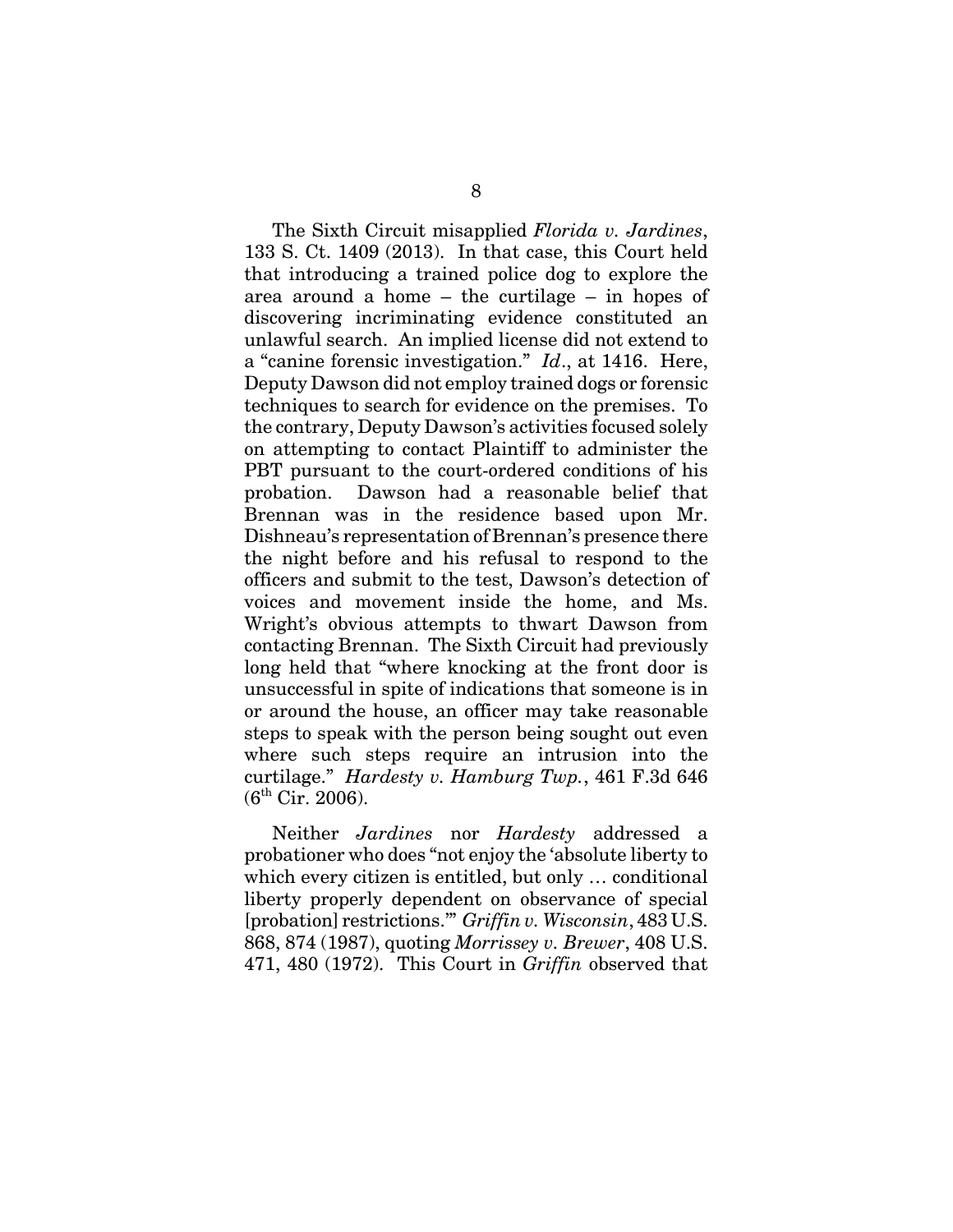supervision of probationers is a special need of the state, "permitting a degree of impingement upon privacy that would not be constitutional if applied to the public at large." *Id*., at 875. This diminished right of privacy is meant to ensure that probation "restrictions are in fact observed" and that "the community is not harmed by the probationer's being at large." *Id.* In *U.S. v. Knights*, 534 U.S. 112 (2001), this Court

discussed significant the governmental interests in monitoring probationers:

Probationers have even more of an incentive to conceal their criminal activities and quickly dispose of incriminating evidence than the ordinary criminal because probationers are aware that they may be subject to supervision and face revocation of probation, and possible incarceration, in proceedings in which the trial rights of a jury and proof beyond a reasonable doubt, among other things, do not apply.

#### *Knights*, at 20.

Here, the special probation restrictions ordered by the court included that Brennan refrain from consuming alcohol and submit to a PBT upon demand. Deputy Dawson's conduct in knocking on doors and windows, briefly activating his emergency equipment, and obscuring the video camera to frustrate Brennan's avoidance, was centered on ensuring that the probation restrictions were observed. Otherwise, Brennan could have continuously ignored the officers and claimed that he was unaware of the attempts to administer the PBT. He had already successfully avoided the PBT the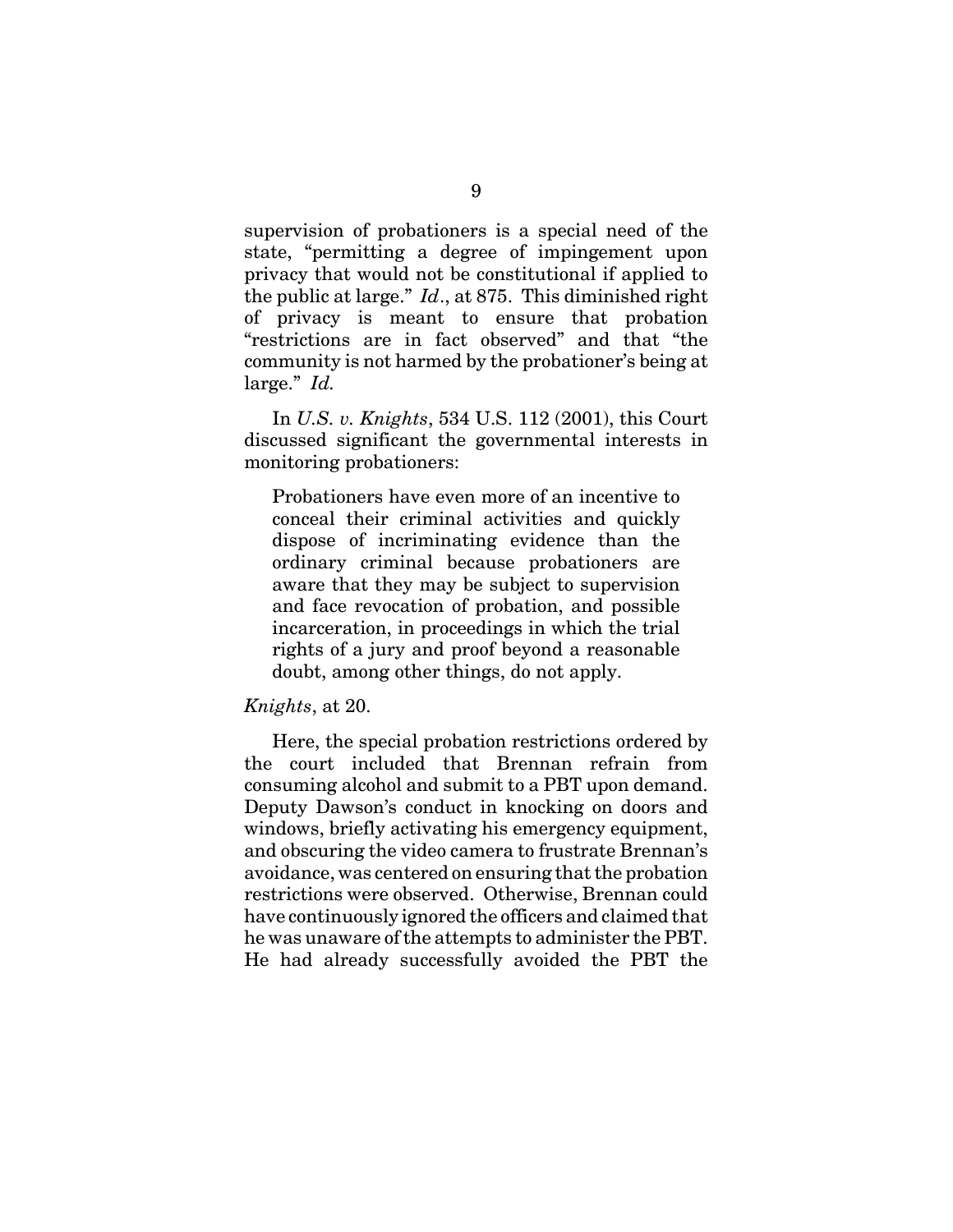previous night. Dawson made his presence clearly known so it became apparent that Brennan was delaying the test and refusing to submit to it upon demand, as required.<sup>1</sup>

The Sixth Circuit's reliance on *Nyilas v. Steinaway*, 686 Fed. App'x 355 ( $6<sup>th</sup>$  Cir. 2017) is also misplaced. There, Robert Nyilas threatened his girlfriend, took her phone so that she could not call the police, and then fled to his parents' home. The defendant officers spent over ninety minutes knocking on the front door, ringing the doorbell, and walking around the house attempting to make contact with the Nyilases inside the home, to no avail. In an Opinion dated May 29, 2016, the district court determined that, while the defendant officers' extended stay on the Nyilases' property exceeded the bounds of the knock-and-talk exception and the implicit license to be on the property, there was no controlling case law at the time of the events to inform the officers that they had violated a constitutional right. However, *Nyilas* could not have informed Deputy Dawson where the within matter

<sup>&</sup>lt;sup>1</sup> Plaintiff engaged in delays (the night before and for 90 minutes on the night in question) that could easily alter the PBT results. The average man will break down alcohol at the rate of 0.015 BAC per hour. Thus, if his BAC is 0.030, it would take only 2 hours to have all the alcohol leave his system. https://thelawdictionary.org/ article/how-long-do-breathalyzers-detect-alcohol/.

Similarly, a blood alcohol level of 0.08, the legal limit for driving, takes 5.5 hours to leave the system. https://american addictioncenters.org/alcoholism-treatment/how-long-in-system.

Accordingly, if Plaintiff had been consuming alcohol the night of February 20, 2015 or the day of February 21, 2015, he delayed taking the PBT long enough to conceal such consumption.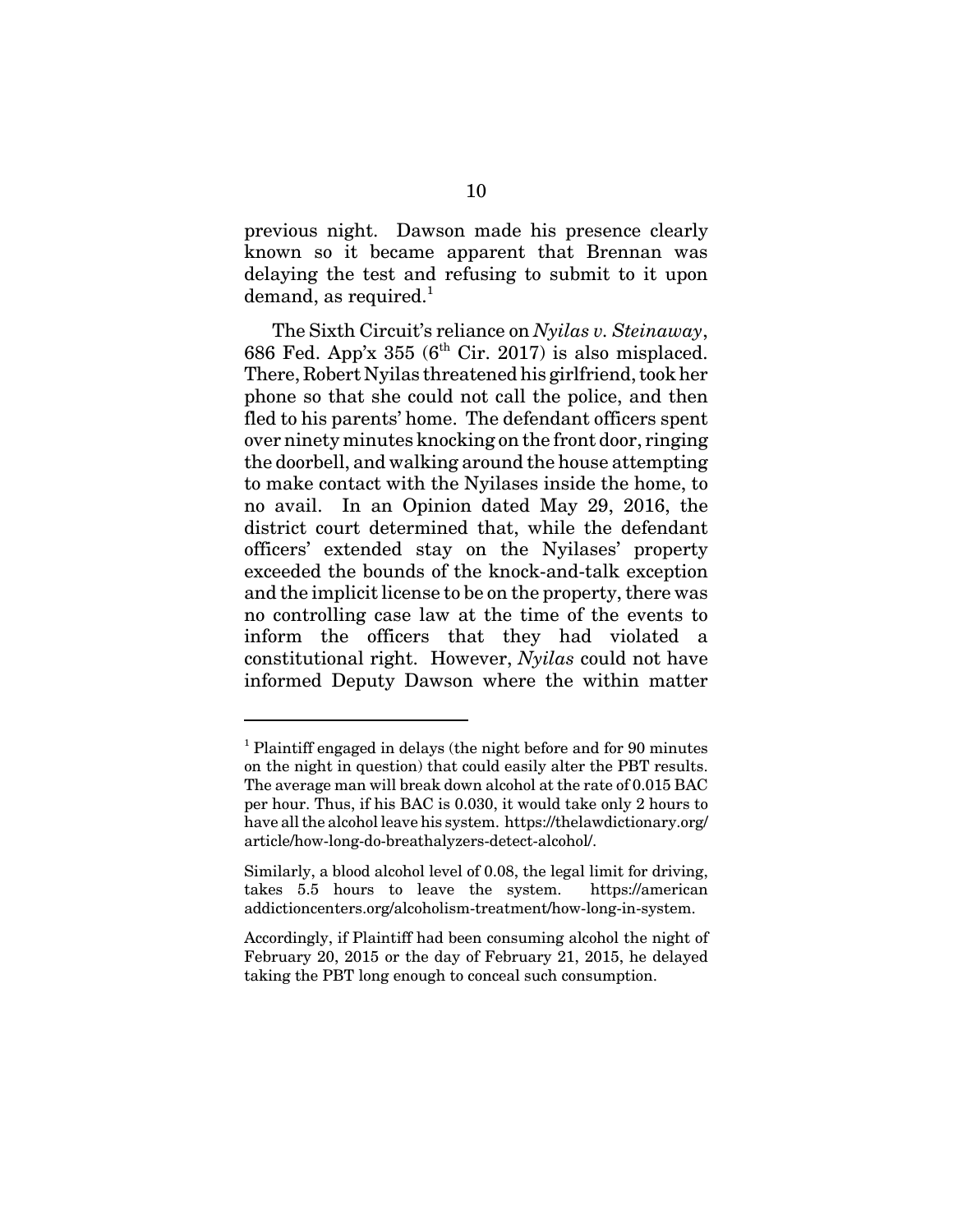occurred on February 21, 2015 and *Nyilas* was decided long *after* that on May 29, 2016. Furthermore, *Nyilas* is wholly distinct where the plaintiff there was not a probationer with diminished rights to privacy who, in lieu of incarceration, consented to various courtordered restrictions and provisions, one being submission to a PBT upon demand.

"Knock and talk" is recognized as a proper investigative tool. In this case, it was utilized simply in an attempt to make contact with Brennan, not to conduct a search of the premises or curtilage. Brennan agreed to be tested upon demand as a probation condition to escape going to jail. Further, Deputy Dawson was not present on the "curtilage" for the entire time, as the Sixth Circuit Opinion might suggest. Although he made repeated attempts to contact Brennan, those attempts were brief and supported by sounds he heard within the mobile home and the appearance of Ashley Wright, clearly designed to thwart Deputy Dawson's attempt to contact Brennan to ensure compliance with his agreed-upon probation conditions.

#### **CONCLUSION**

For all of the foregoing reasons, Cross-Petitioners respectfully request that the Supreme Court grant review of this matter.